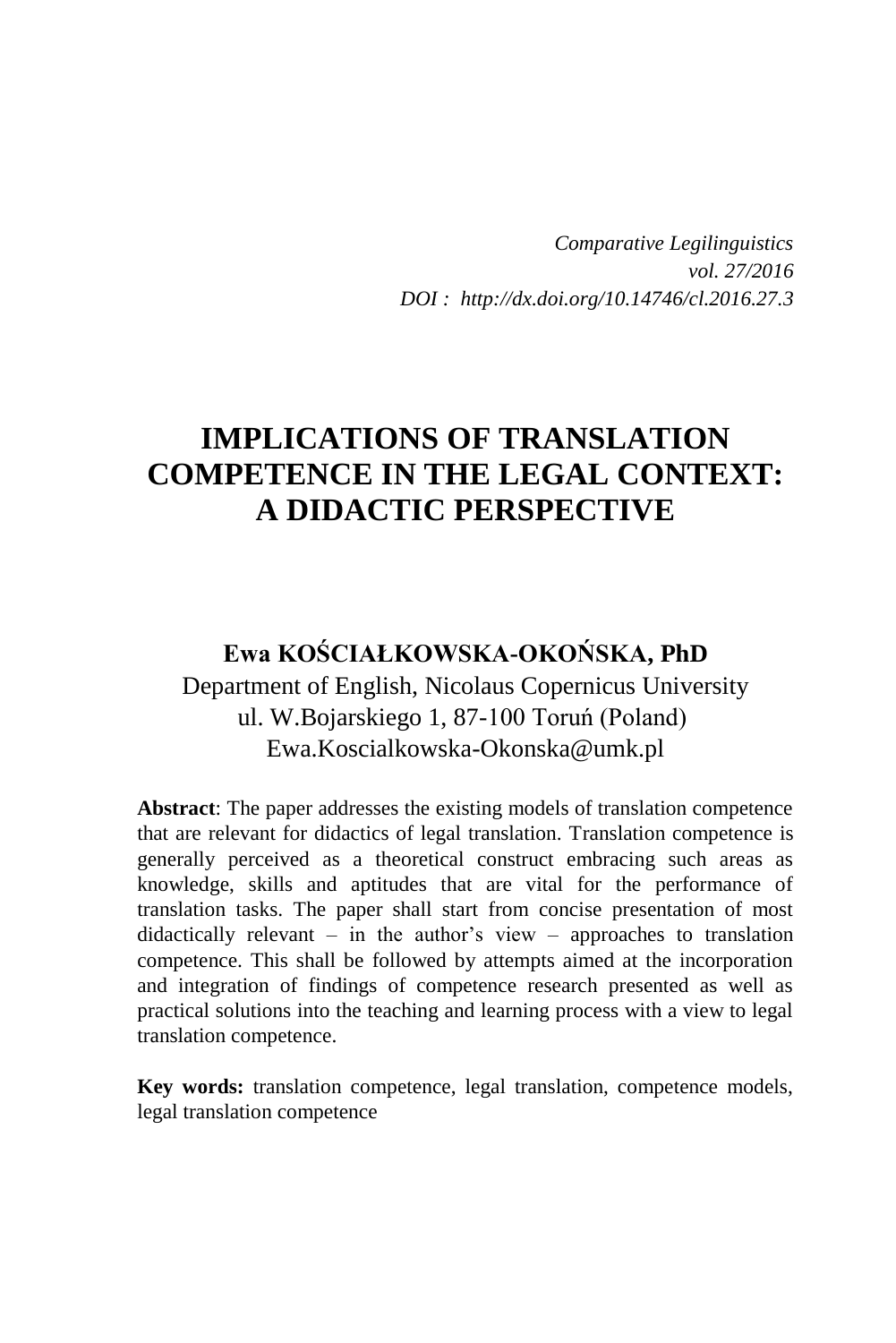#### **IMPLIKACJE KOMPETENCJI TŁUMACZENIOWEJ W KONTEKŚCIE PRAWNYM: PERSPEKTYWA DYDAKTYCZNA**

**Abstrakt w języku polskim:** W artykule omówiono istniejące modele kompetencji tłumaczeniowej istotne z punktu widzenia dydaktyki przekładu prawniczego. Kompetencja tłumaczeniowa postrzegana jest jako konstrukt teoretyczny obejmujący takie obszary jak wiedza, zdolności i umiejętności, które są niezbędne do wykonywania zadań tłumaczeniowych. W pierwszej części artykułu zaprezentowane zostaną najbardziej relewantne z perspektywy dydaktycznej – w ocenie autorki – podejścia do kompetencji tłumaczeniowej, które poprzedzają – w części drugiej artykułu – próbę włączenia i integracji wyników przedstawionych badań w obszarze kompetencji tłumaczeniowej oraz rozwiązań praktycznych w procesie dydaktycznym ze szczególnym uwzględnieniem kompetencji tłumaczeniowej w tłumaczeniu tekstów prawniczych.

**Słowa-klucze**: kompetencja tłumaczeniowa, tłumaczenie tekstów prawnych i prawniczych, modele kompetencji, kompetencja tłumaczy tekstów prawnych i prawniczych

# **Introduction**

The development of translation skills and competence in students requires the integration of a variety of mechanisms in the didactic process. From the point of view of translation teaching, translation competence is viewed as a theoretical construct that embraces such areas as knowledge, skills and aptitudes that are, as Kelly (2005: 162) underlines, essential for the realisation of translation tasks. The most difficult problem in discussing translation competence and its development is the number of definitions that have been generated by scholars and researchers so far. This lack of consensus as to the number and nature of components, the necessity to multiply subcomponents, categorisation of types of competence according to research interests of scholars and to the fields in which a specific type of competence is to operate, yield a never-ending list of properties that a definition of translation competence has to cover. In the didactic process, those objectives must take into account the gradual development of skills, accrual of knowledge and experience as well as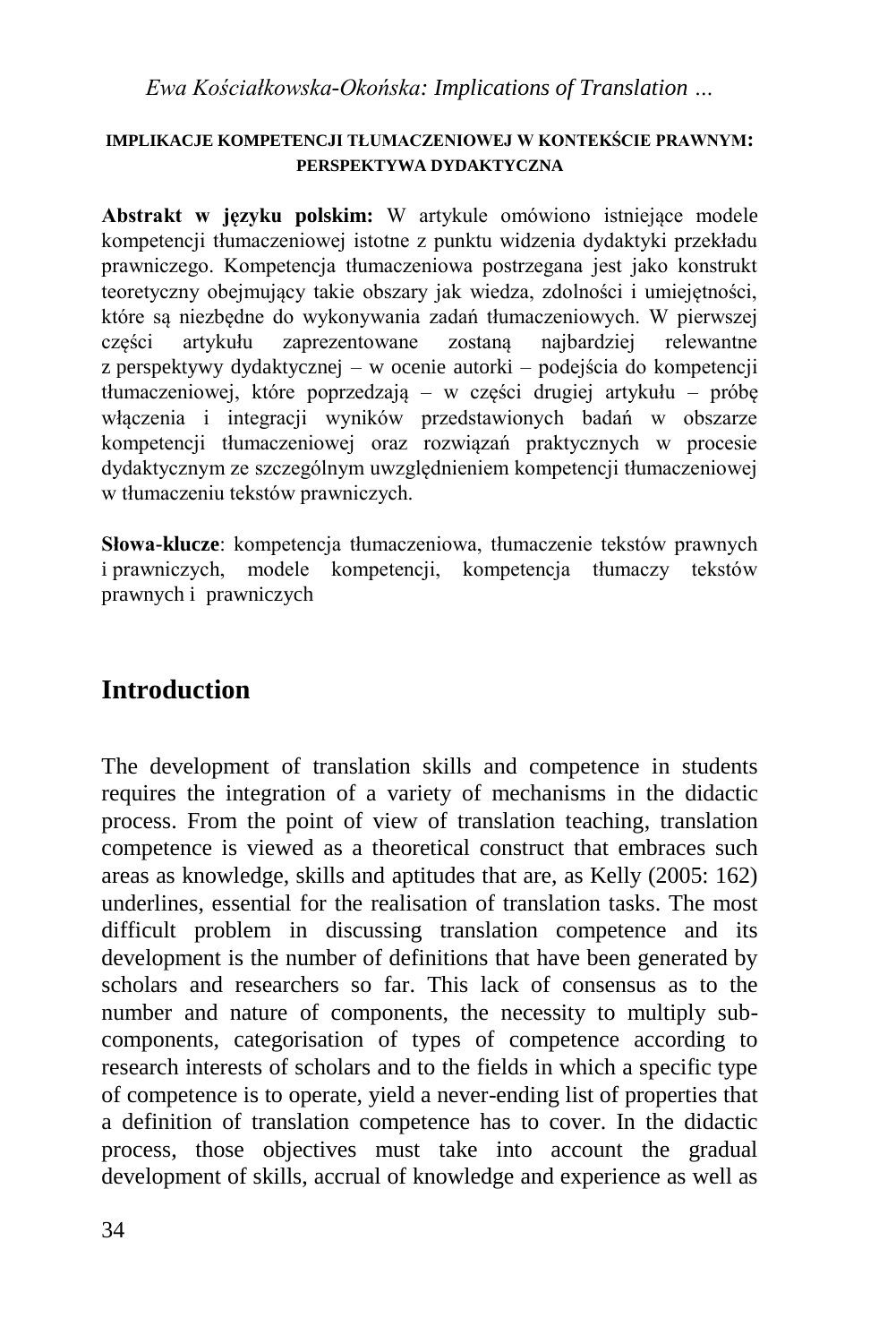#### *Comparative Legilinguistics 2016/27*

some space for assessment on the part of the teacher and of the students (in the form of peer-assessment and self-assessment) to get the students involved. Attempts aimed at developing models for the operation of translation competence – to make it more effective and reliable – have been numerous, yet not always successful, feasible and practical.

### **Approaches to translation competence in the educational context**

Propositions and definitions of translation competence have been given an impetus in the early 1990s., mostly due to an increasing number of university programmes and degrees in translation (see also Prieto Ramos 2011) resulting from globalisation trends. In this paper we are not going to analyse approaches and definitions of translation competence in the order of their emergence on the translation studies 'scene' as many of them have been discussed elsewhere (see e.g. Kościałkowska-Okońska 2012a, 2012b), yet the focus shall be laid on those ideas and solutions that are of relevance for the university didactic context. In this section, the expert system approach, PACTE and TransComp findings, the didactic approach as well as the EMT competence framework shall be very briefly discussed.

The expert system approach (cf. Bell 1991:40-41) covers various types of knowledge (of both the source and target language, text-type knowledge, contrastive knowledge, domain knowledge and inferential knowledge) necessary for the translator to perform a given task, as well as procedures combined with a targeted four-tier model of communicative competence including grammatical, sociolinguistic, strategic and discourse sub-competences (1991: 43).

The PACTE research group has been working on ways of incorporating research results into studies on competence development (see PACTE 2000, 2003, 2009; early attempts were propounded by such researchers as Bell (1991), Pym (1992), Kiraly (1995), Hansen (1997), and later by Risku (1998), Neubert (2000), Kelly (2005), Shreve (2006), Alves and Gonçalves (2007)). The PACTE's translation competence consists of five interrelated subcompetences and psycho-physiological components, i.e., the bilingual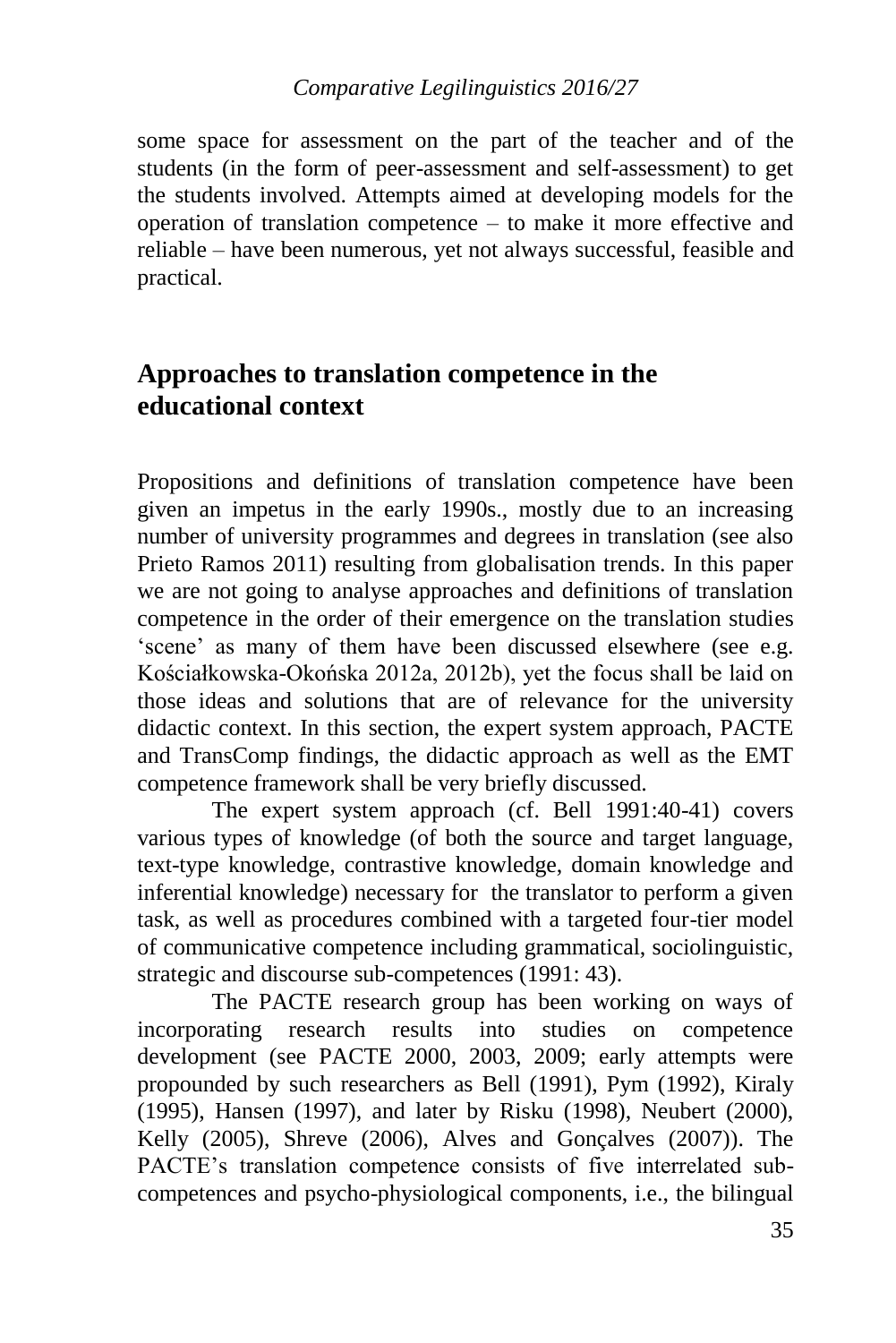sub-competence, extra-linguistic sub-competence, translation knowledge sub-competence, instrumental sub-competence (the knowledge how to use documentation resources, communication and information technologies), and, finally, the strategic sub-competence as the most essential one ensuring the efficiency of the translation process.

The psycho-physiological components encompass a variety of cognitive and attitudinal components as well as psychomotor mechanisms which include e.g., memory, perception, intellectual curiosity, perseverance, knowledge of and confidence in one's own abilities, motivation, creativity, logical reasoning, analysis and synthesis, etc. (cf. PACTE 2003: 93).

The TransComp model was developed by Göpferich (2009); she (2009: 21–23) categorises competence in six sub-categories: communicative competence (in at least two languages), domain competence (general and specific knowledge), tools and research competence, psychomotor competence (abilities necessary for reading and writing with electronic tools), translation routine activation competence, and strategic competence (ccordinates the application of other sub-competences and "sets priorities and defines hierarchies between the individual sub-competences, leads to the development of a macro-strategy in the sense of Hönig (1995), and ideally subjects all decisions to this macro-strategy" (Göpferich 2009: 22) The objective of this model is – what is relevant for the didactic process – to view the development of translation competence as it is progressing on a continual basis.

The didactic approach was developed by Kelly (2005) who sees translation competence as a macrocompetence consisting of communicative and textual competence, thematic competence, cultural competence, instrumental competence, psychophysiological competence, interpersonal competence, and strategic competence. The last one is placed by Kelly, similarly as by the PACTE group, as the priority competence in her pyramid model (cf. Kelly 2005). What is interesting in Kelly's view is adding a new sub-competence, an interpersonal one, to her list of components. This particular type of competence is vital for the translator in their professional interactions (with other translators, professionals, or clients).

The attempt to systematise the described activities that are performed and subsequently analysed (see also e.g. Kelly 2005) is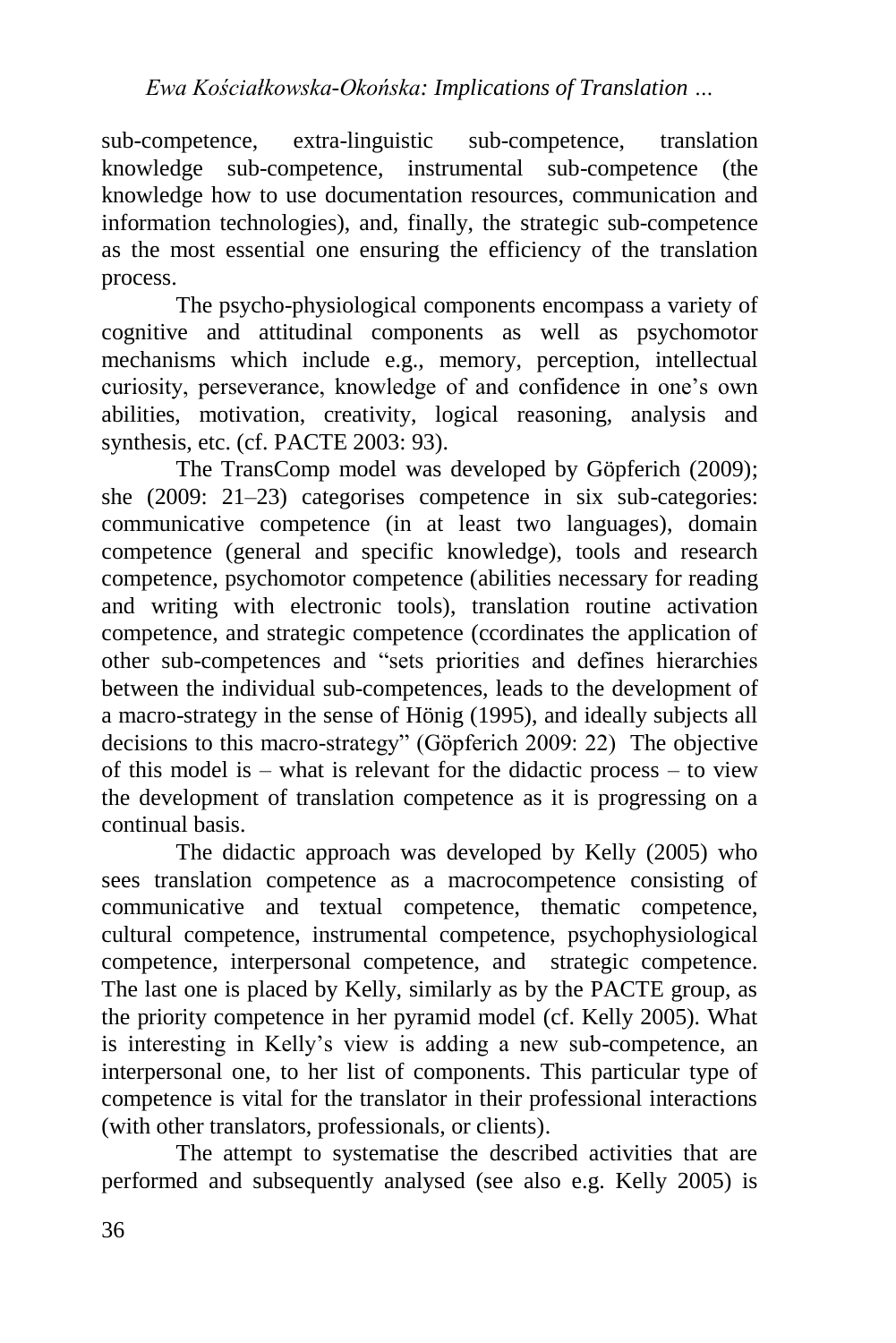well reflected in the European Master's in Translation (EMT; a joint project of the European Commission, Directorate General for Translation and European universities that are approved to become partners in the programme) reference framework aimed to propose quality requirements for a given professional profile. This particular framework defines competence as "the combination of aptitudes, knowledge, behaviour and know-how necessary to carry out a given task under given conditions". With the aim of specifying these aspects, six interdependent competences have been identified (EMT 2009:4-7):



Figure 1. EMT model of translation competence (EMT 2009: ibid.)

1) Translation service provision (embracing the awareness of the social role of the translator, knowledge of market requirements and specific job profiles, marketing, negotiating with clients, time and stress management, etc.)

2) Language competence

3) Intercultural competence (covering sociolinguistic and textual dimensions)

4) Information mining competence (denoting the ability to find relevant information using tools and search engines, and to critically evaluate the reliability of resources).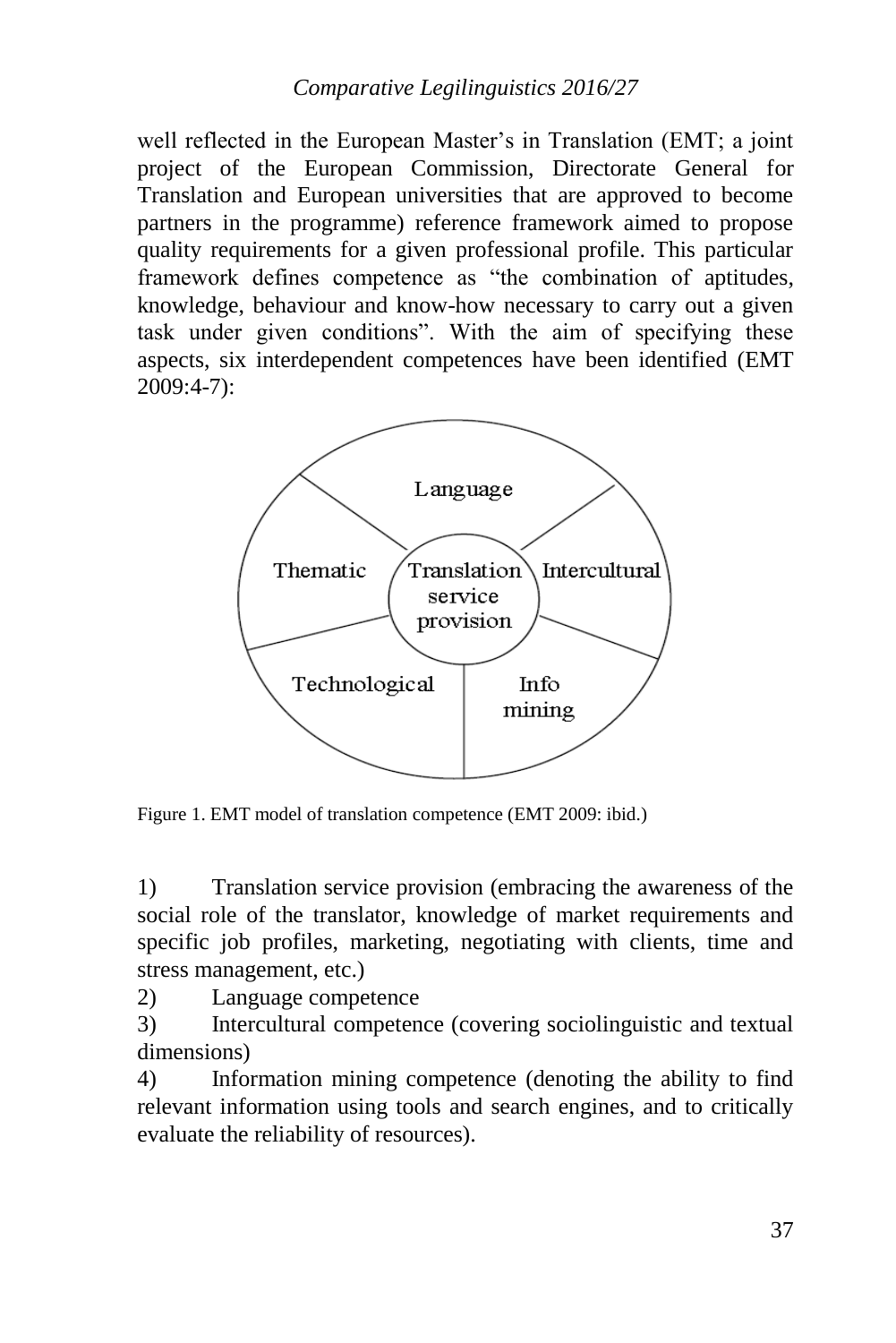5) Thematic competence (covering the knowledge of seeking relevant information to better understand issues related to a given document).

6) Technological competence (knowledge to use effectively "a range of software to assist in correction, translation, terminology, layout, documentary research" (EMT Expert Group 2009:7))..

What can be observed at a first glance is the central role played by translation service provision competence (itself quite closely corresponding to PACTE's concept of strategic competence; see also Ramos 2011). Another aspect worth considering in the context of this paper is the possibility of identifying features inherent to legal translation competence and its components that are required for this competence to develop and operate effectively. The EMT, PACTE and TransComp models help to specify those skills that are essential for any type of specialist translation, including legal translation. The prerequisites for their efficacy assume a) that they are "enriched with the specific interdisciplinary elements of each branch of translation (in the case of legal translation, with particular attention to legal thematic competence)" (Prieto Ramos 2011: 11), and b) that they are incorporated into a wider methodological framework based on competence development.

### **Legal translation competence**

Apart from the aforementioned components inherent to any type of domain-specialised competence, competence required in legal translation also assumes having good writing skills (that are reflected in texts being communicative), developing legal reference resources and the awareness of the target and source legal systems (cf. Sofer 2006), as well as information mining skills (cf. Obenaus 1995). Another issue indispensable for this competence to operate is the knowledge of the field of law, which is obviously not that broad as that of professional lawyers. As Cao (2007:5) says:

"The legal translator's skills and tasks are very different from the lawyer's. The legal translator does not read and interpret the law the way a lawyer does. The legal translator does not write the law either. However, the legal translator needs to know how lawyers,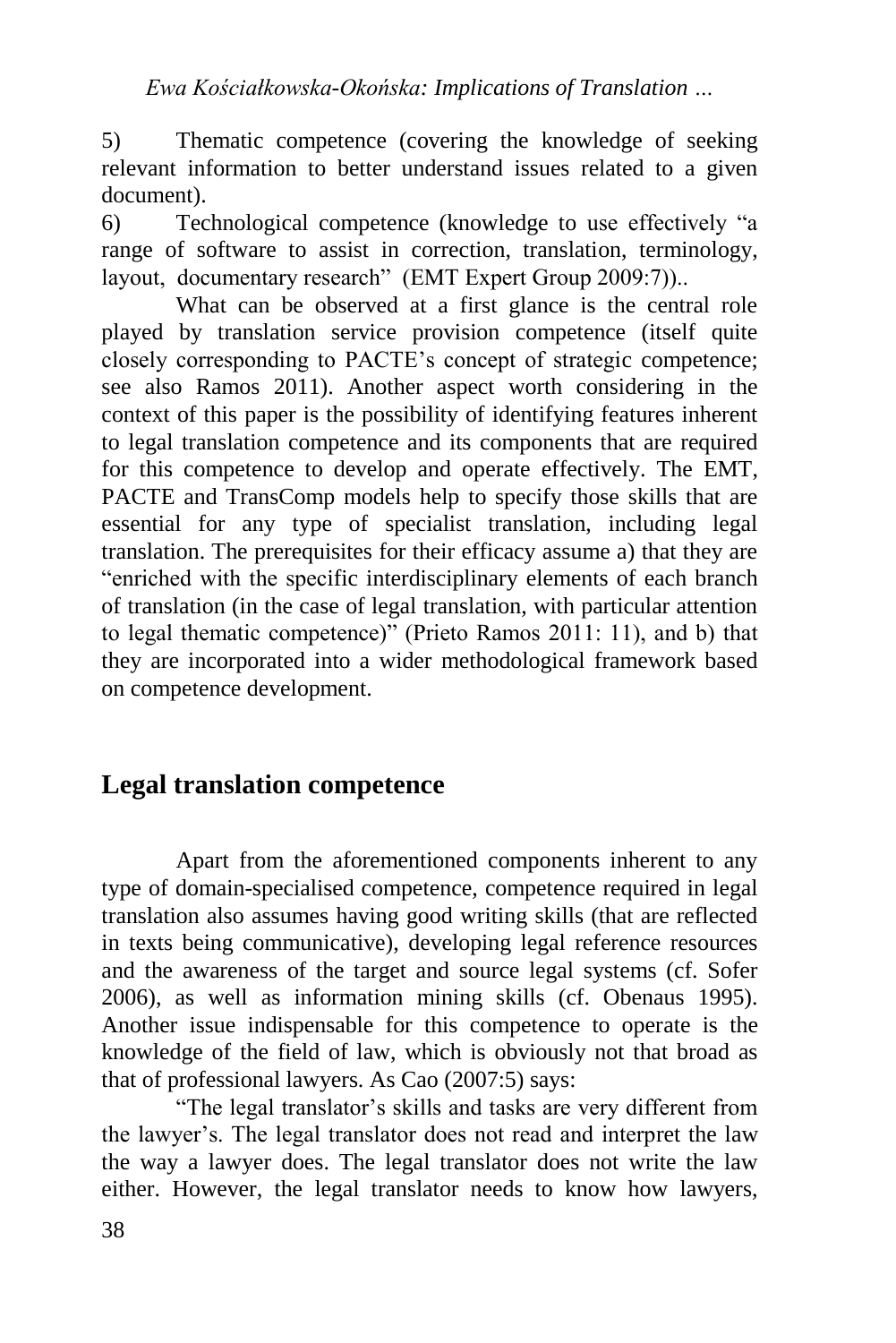including judges and lawmakers, think and write and how they write the way they do, and at the same time, to be sensitive to the intricacy, diversity and creativity of language, as well as its limits and power".

In other words, a legal translator should know how lawyers interpret the law, and the relevant domain-specific knowledge would undoubtedly enhance the overall translation performance viewed as generating good-quality competent translation. Therefore, a combination of two 'sensitivities' – of the lawyer and of the linguist – would result in a competent legal translator who is a professional capitalising on linguistic skills, with the knowledge of the law and ability to interpret legal texts, since legal translation – as one of the types encompassed within specialised translation – entails the knowledge of legal terminology. This view is also reflected in Šarčević's words on requirements binding for the process of legal translation: it obviously needs both legal and linguistic competence, and for Šarčević "In addition to a working knowledge of legal terminology, legal competence presupposes an extensive knowledge of both the source and target legal systems, a thorough understanding of the structure and operation of legal texts and legal provisions, drafting practices and even the methods of interpretation" (Šarčević 2001:76). Garre's views go in line with Šarčević as she stresses the need for paying attention not only to linguistic features but also "to the substantial legal content of the text" (Garre 1999: 144). Legal translators should abide by the rules of legal interpretation; they should also recognise and acknowledge the existing and still binding traditions of the legal systems they are currently faced with in processing a given legal translation task. As Garre states "The best way to gain such knowledge is to create a connection with the legal world and confer with legal professionals" (Garre 1999:144)

Apart from the fact that models of translation competence are abundant and legal translation competence *per se* is discussed in many scholarly writings (e.g. Cao 2007), legal translation competence has not been reflected in a plethora of models – one of exceptions here is the one proposed by Prieto Ramos (2011), thus further research in the field of legal translation competence is definitely necessary.

Prieto Ramos (2011) attempted at restructuring the existing models of translation competence (he specifically refers to those of the PACTE group, Kelly and the EMT Expert Group) to enhance the effectiveness of the model and to arrive at the five-component model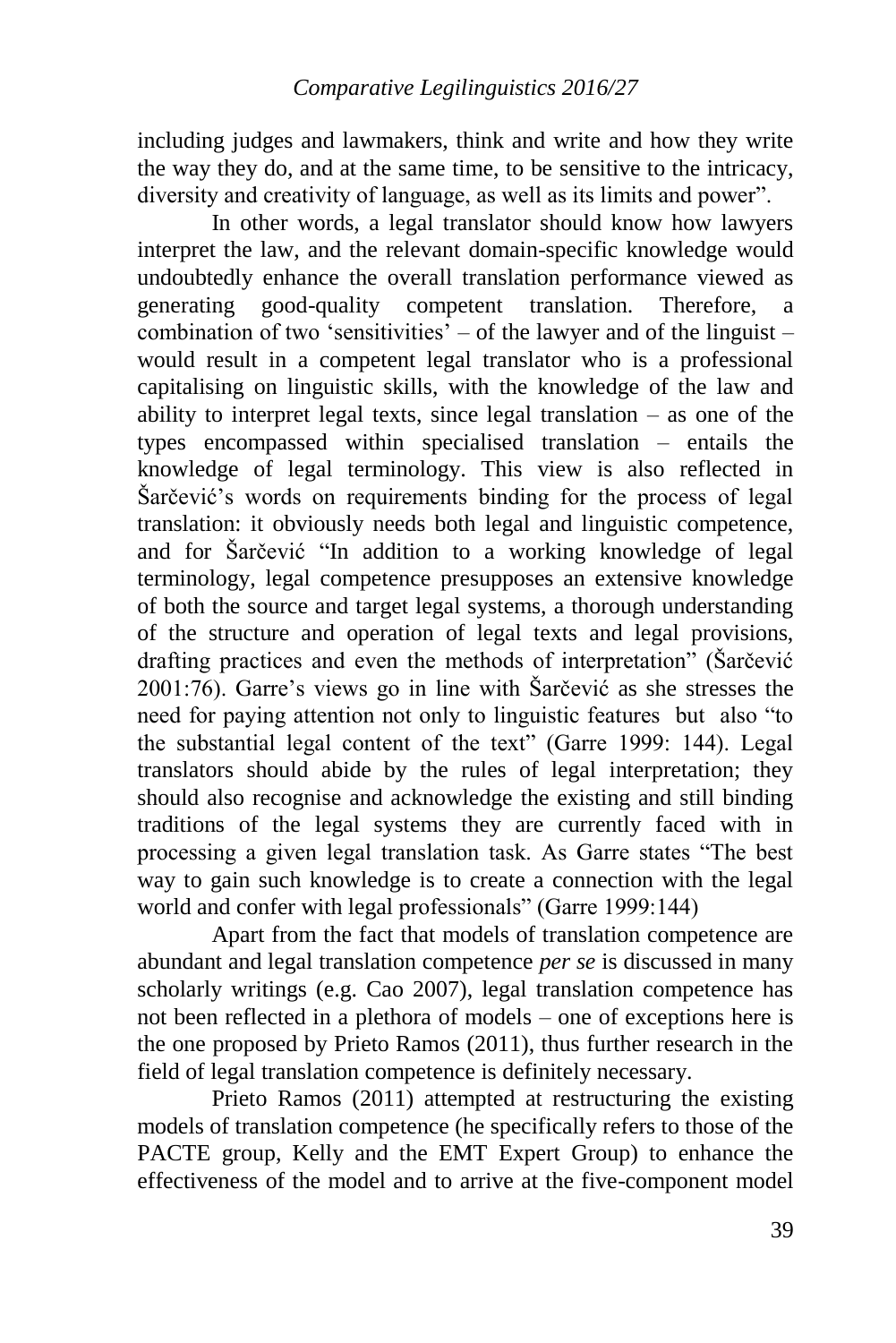of legal translation competence. The ultimate result is another translation competence model which comprises the following types of competence:

1) Strategic or methodological competence embraces the analysis of translation briefs, macrocontextualisation, work planning, ways of identifying problems and implementing transfer strategies (in the form of translation procedures), decision-making, quality control and selfassessment;

2) Communicative and textual competence includes linguistic, sociolinguistic and pragmatic knowledge, encompassing the knowledge of linguistic variants, registers, specialist use of legal terminology as well as conventions binding for the legal genres;

3) Thematic and cultural competence is the knowledge of legal systems, and key legal concepts. It is also the awareness of terminological asymmetry between different legal systems and legal traditions;

4) Instrumental competence denotes the knowledge of specialist sources, information and terminology management, the ability to use parallel documents, and IT tools in translation;

5) Interpersonal and professional management competence refers to teamwork, interacting with clients and other professionals, and the knowledge of legal regulations pertaining to professional practice.

This model, similarly to other competence models, stresses the interplay and significance of declarative and procedural knowledge that is necessary to perform 1) any translation task efficiently and 2) to perform a legal translation task efficiently and successfully. Strategic competence seems to resemble the translation knowledge competence of the PACTE group as it specifically addresses procedures, problem solving and decision making processes. This model clearly emphasises the (inevitable) interaction between translation and law that is observed in legal translation. Therefore, thematic competence is a core-characteristic property of legal translation competence and it results in the necessity for translators of legal texts to accumulate knowledge of the law that would be sufficient to contextualise the documents they are to translate, and to analyse and comprehend legal consequences deriving from the source and target texts.

The model includes five components, each of which embraces further abilities and skills, finally resulting – as it is a problem shared among multicomponential models – in a long list of properties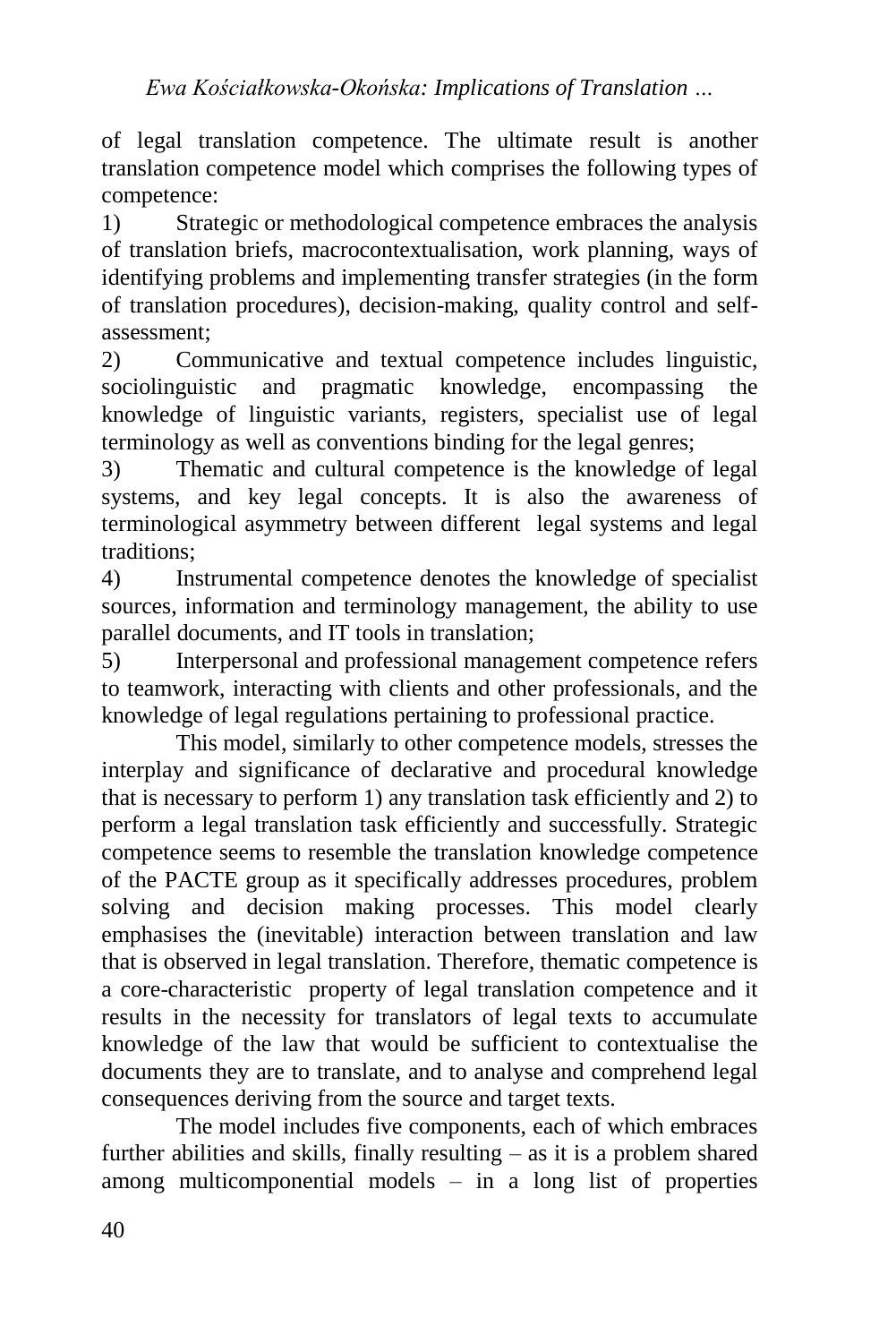necessary for the legal translation competence to operate effectively. Yet effectiveness quite frequently lies in brevity and apparent noncomplexity, and certainly in attempts to avoid the multiplication of skills, properties, features, etc. For that reason, a more concise and user-friendly model could be suggested here that would also be more flexible and capable of dynamically adjusting to changing situations and circumstances (also emerging on the translation market) as the changing dynamics is one of primary features of translation in general. It would also be an interactive model as the interaction between three components of the model enables its efficient operation. This model is a tentative proposal; its functioning, underlying mechanisms and the final outcome need further detailed research and analysis but it appears to be one of the options as how to improve the didactic process and make the development of legal translation competence more feasible and attainable in practical terms. This model is more didactically oriented, therefore it is closer to the EMT categorisation, and it is a modification of its structural arrangement. It reflects what students really need and what they are expected of in terms of knowledge, skills and competences. It is more of a start-up model for students and can be further complemented with skills and properties that they deem vital for the translation profession and translation performance; it is also flexible enough to incorporate new items essential for the above.

The interactive legal translation competence model embraces:

1) translation management competence that corresponds to the EMT's translation service provision competence. It embraces practices and operations required to translate in a commercial setting, which is what students aspire and strive for.

2) linguatechnical competence covers skills and tools indispensable to perform a task in legal translation (and covers EMT's technological, thematic, information mining, language and intercultural competences)

3) cognitive-analytical competence pertains to declarative and procedural knowledge used in practice, accompanied by cognitive processes being the foundation for the other two areas, and the operational outcomes are manifested in competent translation. It is the core competence underlying the operation of the other two competences.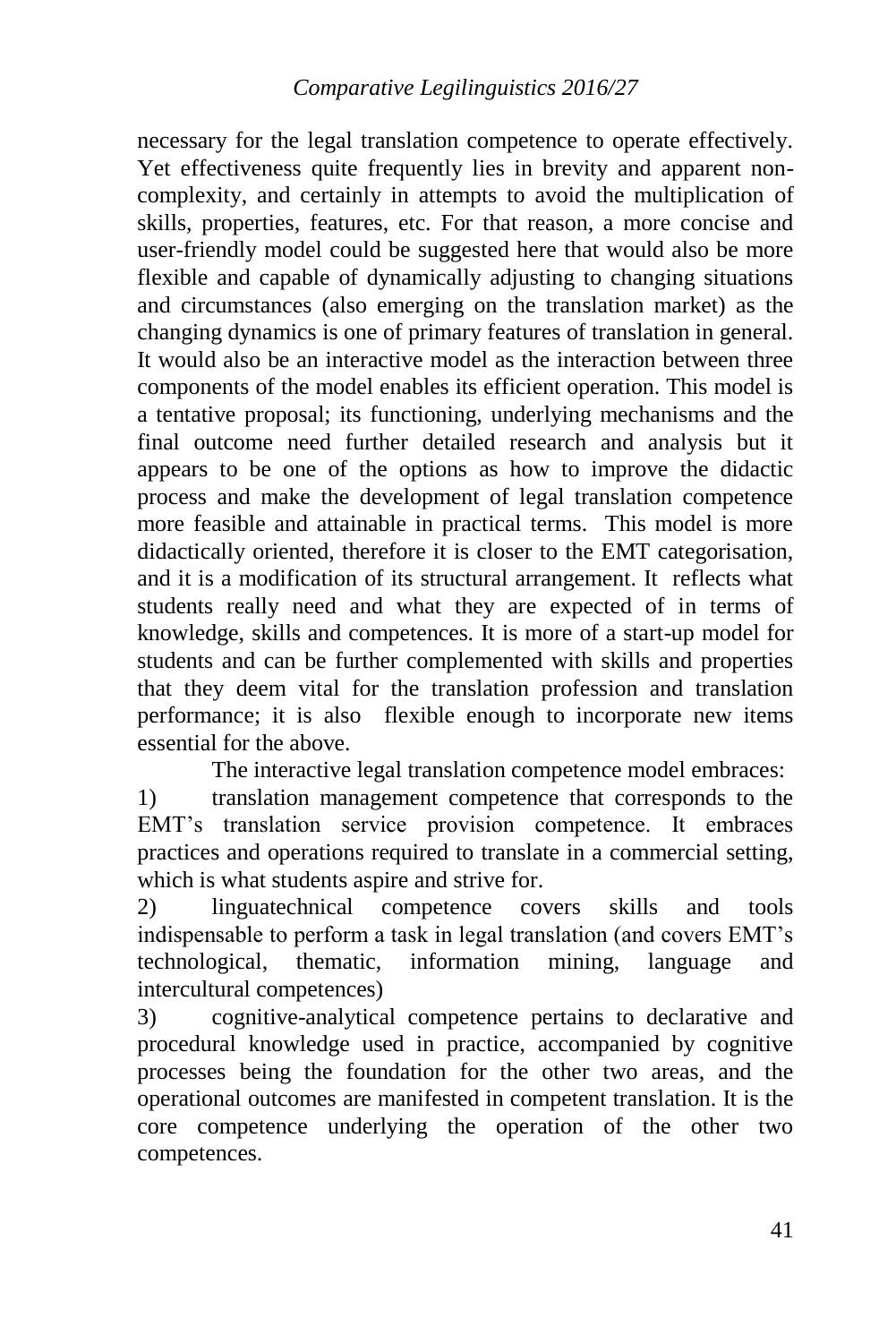The three areas overlap, are mutually dependent and interact as in the diagram below:



Figure 2. The interactive legal translation competence model

#### **Conclusions**

The comparison of translation competence models yields general, or even universal, observations. First, translation competence is almost a utilitarian concept, and it may be applicable in curriculum design, education quality improvement, and skills development. Secondly, it can also be used in the research on the expert-novice paradigm, and in translation quality assessment both in the educational and in the professional contexts. Moreover, those models display a variety of research perspectives and postulates propounded by scholars, and they also demonstrate a set of concepts or properties inherent to the operation of translation competence. This common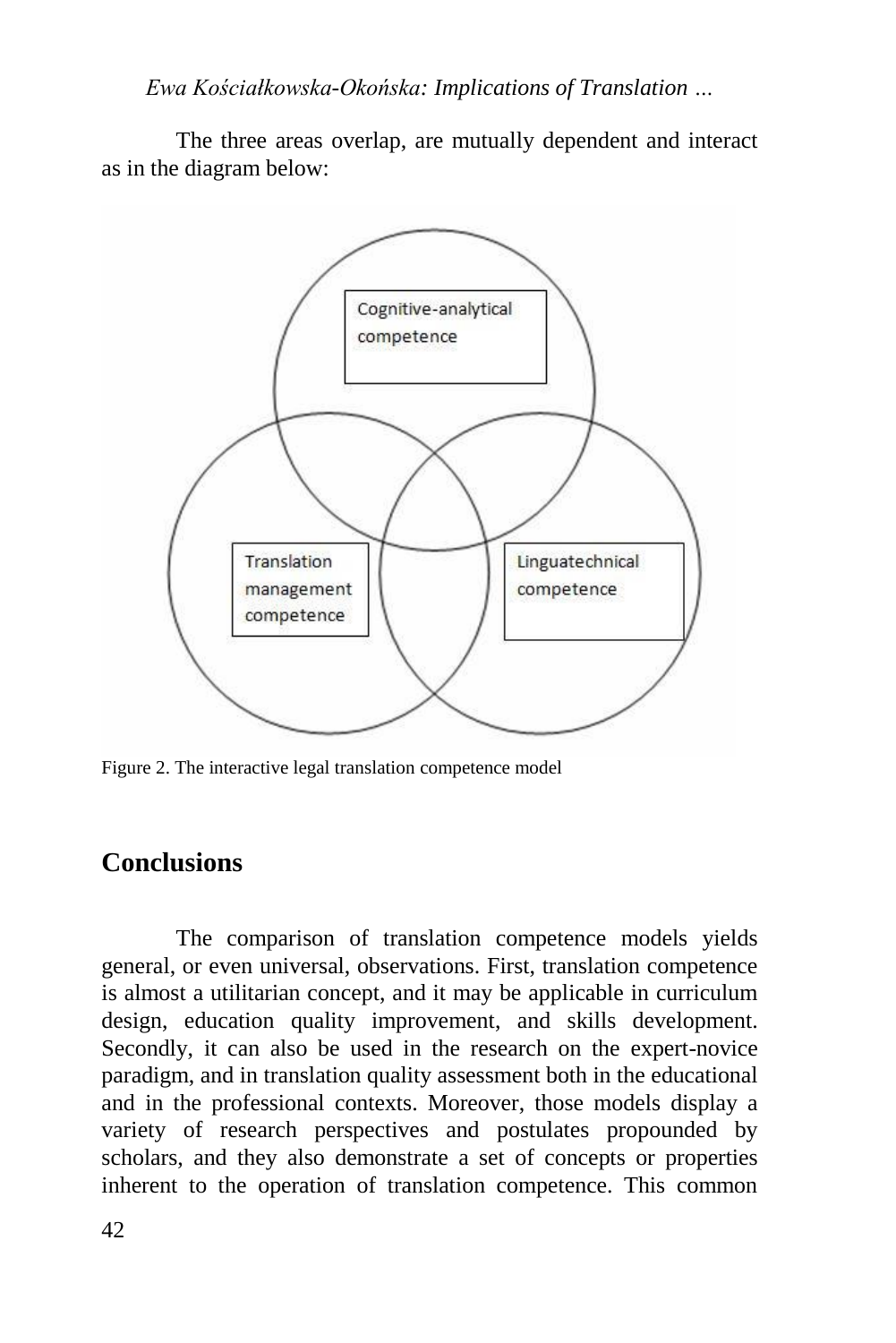ground is shared by language, culture and cognitive components. Irrespective of the nature of those models, be it cognitive, integrating, interactive or education-focused, they are used to draw our attention to certain areas within the field of translation. On the one hand, they have to be general enough to embrace a variety of languages, cultures, text types, situations, strategies, procedures or techniques, but on the other they have to be sufficiently specific so as to facilitate their application and identification of problem areas or relevant components or sub-skills/sub-competences that are vital for translation performance.

For that reason, in the academic context it is difficult to find a model that would be universally and commonly accepted, that would cater for all needs (whether of educational nature or beyond), that would address all expectations and requirements. Attempts aimed at the consolidation of translation competence can be observed in the form of componential models presented above, yet they are in many respects similar as to the list of componential properties of translation competence. The model that can be used effectively in the didactic context should primarily be applied to raise the awareness of students of the (progressing) stage of their competence. Due to the fact that translation competence is an open-end process that is ongoing and does not have the final goal – even experts are learning constantly – students have to be not only sufficiently competent but, additionally, they have to strive for becoming experts in a given set of competences that are demonstrated in their overall translation performance and in a given specific situation. Therefore, the objective of applying a selected translation competence model (or developing a working one out of the achievements of existing models) within the duration of translator training is to make students realise their strong points and deficits, with the former being mastered and the latter – overcome and improved.

Translation competence is perceived as being on a continuum of development through its individual, or even individualised, manifestations. This development depends on the individualised applications of the accumulated knowledge and experience that facilitate the workings of other competences, be it linguistic, cultural, information mining or technical. The above considerations are also fully valid with reference to legal translation competence.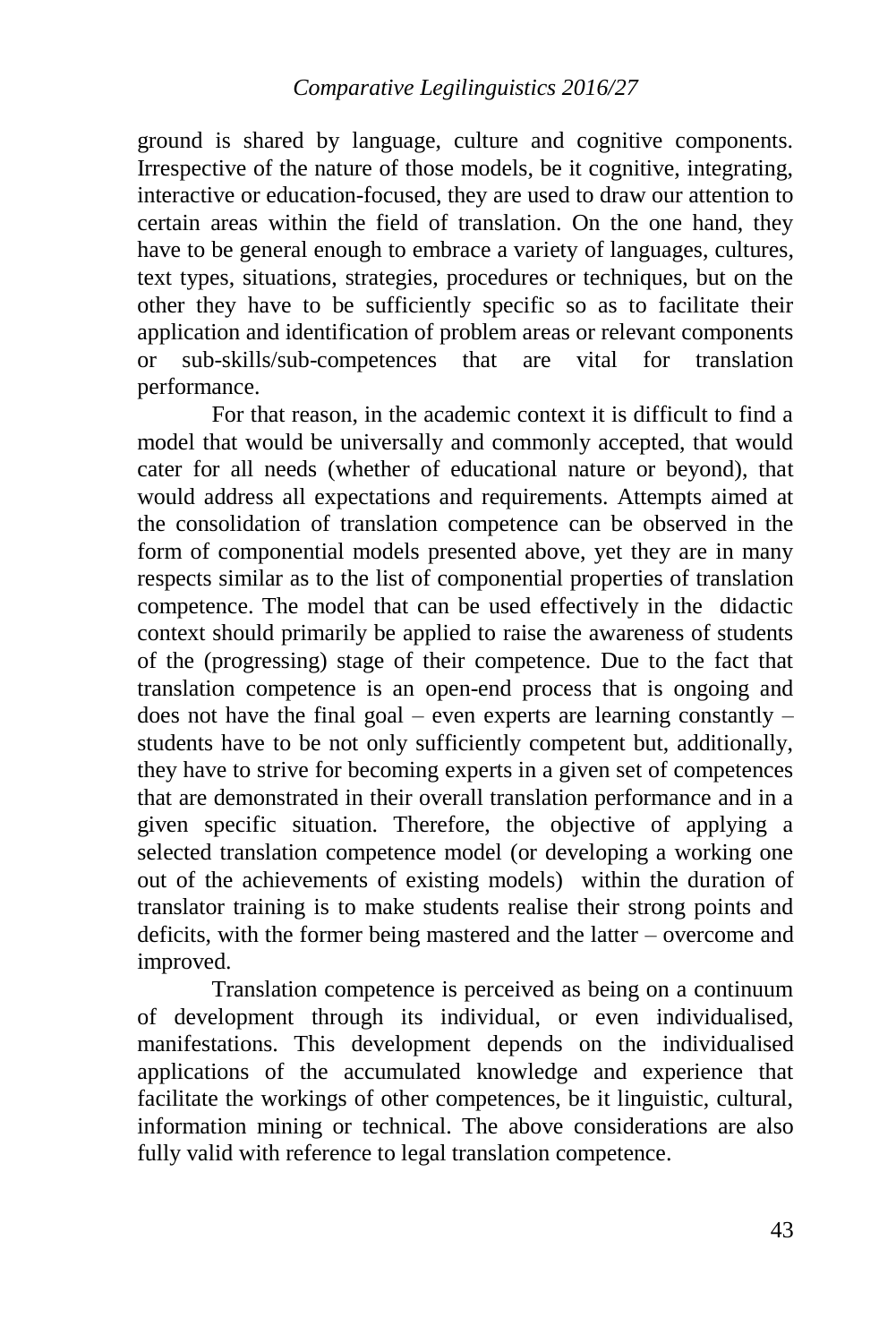In the reality of a Polish university translation course, students in the legal translation programme (implemented as a part of the university curriculum) are not generally experts in the field and, in contrast to e.g., students in post-graduate programmes, do not have any background in law. Classroom-wise they are very heterogenous and their only background is in humanities as they are involved in language studies. This specific educational experience results (frequently) in excessive concentration on words, and this is combined with the lack of hands-on experience (e.g. buying houses, signing contracts, being in court, etc.): the students possess scarce (or none) accessible knowledge as to which lexical options should be chosen as adequate and relevant. Legal translation practice in the classroom usually involves translating certificates, contracts, agreements, articles of association, etc. What is really worth stressing in coordinating legal translation courses is the fact that the most recommended form of practicing legal translation (and most effective from the didactic point of view) is to expose students to real-life situations (in the form of simulations) and real-life texts in real-life  $$ i.e., market economy – conditions. Proverbial practice makes perfect – or an expert – and through intensive practice students develop cognitive frameworks and procedural schemata that facilitate further effective construction of legal texts, identification of problem areas and finding adequate and relevant solutions to problems.

Another 'working' aspect of legal translation competence development may be tentatively called 'managing the process', i.e.:

(i) analysing why, where and when a given document (legal text) is generated;

(ii) analysing why, where and when a given text will be used as translation (a translation brief);

(iii) analysing regulations (if applicable) and contexts of a translation;

(iv) analysing parallel texts to see how they function in their 'realities';

(v) analysing characteristic features of the text;

(vi) consolidating teamwork that reflects translation market workflow (project manager, researcher, terminologist, translator, proofreader);

(vii) stress on justifying their choices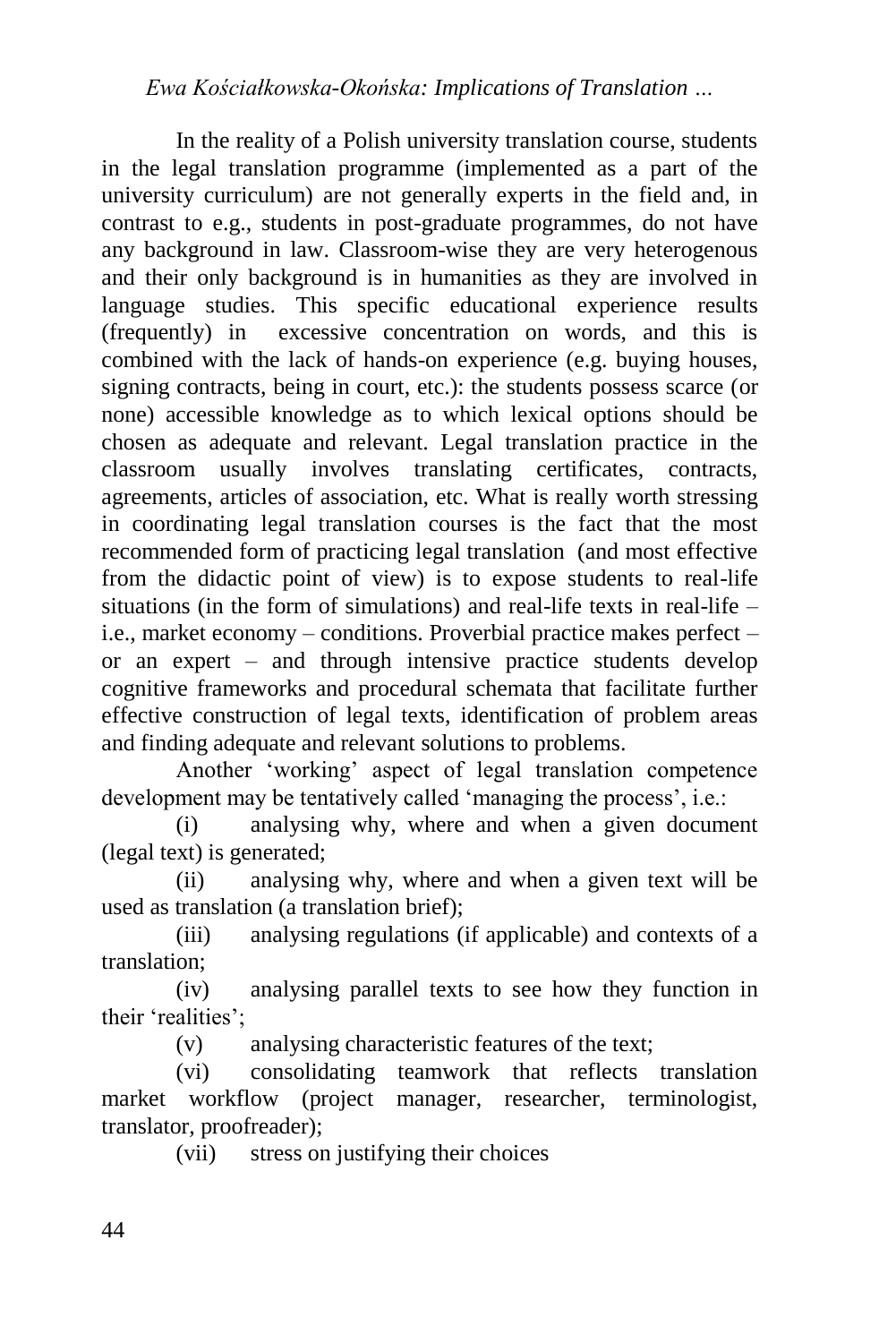#### *Comparative Legilinguistics 2016/27*

Obviously, practical integration of legal translation tasks stimulates the development of legal translation competence. The above presented models underscore the process-oriented dimension, and the central role played by knowledge is further enhanced by relevant skills. This approach enables developing a continuum between translation training and real-life operation on the professional translation market. Implications for the future could also embrace the more interdisciplinary nature of legal translation competence and the need for more comprehensive education of prospective translators.

### **Bibliography**

- Alves, Fabio and Jose Luis Gonçalves. 2007. "Modelling Translator's Competence: Relevance and Expertise under Scrutiny. In *Doubts and Directions in Translation Studies: Selected Contributions from the EST Congress, Lisbon 2004, 41-55.*  eds. Radegundis Stolze, Miriam Shlesinger and Yves Gambier, 41-55. Amsterdam/ Philadelphia: John Benjamins Publishing Company.
- Alves, Fabio. 2005. Bridging the Gap Between Declarative and Procedural Knowledge in the Training of Translators: Meta-Reflection Under Scrutiny. Meta 50(4), http://www.erudit.org/revue/ meta/2005/ v50/ n4/019861ar.pdf.
- Bell, Roger. 1991. *Translation and Translating. Theory and Practice*. London and New York: Longman.
- Cao, Deborah. 2007. *Translating Law.* Clevedon, New York and Ontario: Multilingual Matters.
- EMT Expert Group. 2009. Competences for professional translators, experts in multilingual and multimedia communication. Brussels: European Commission, http://ec.europa.eu/dgs/translation/programmes/emt/ key\_documents/ emt\_competences\_translators\_en.pdf.
- Garre, Marianne.1999.. *Human rights in translation*. Copenhagen: Copenhagen Business School Press.
- Göpferich, Susanne. 2009. "Behind the mind: methods, models and results in translation process research". In *Research Project*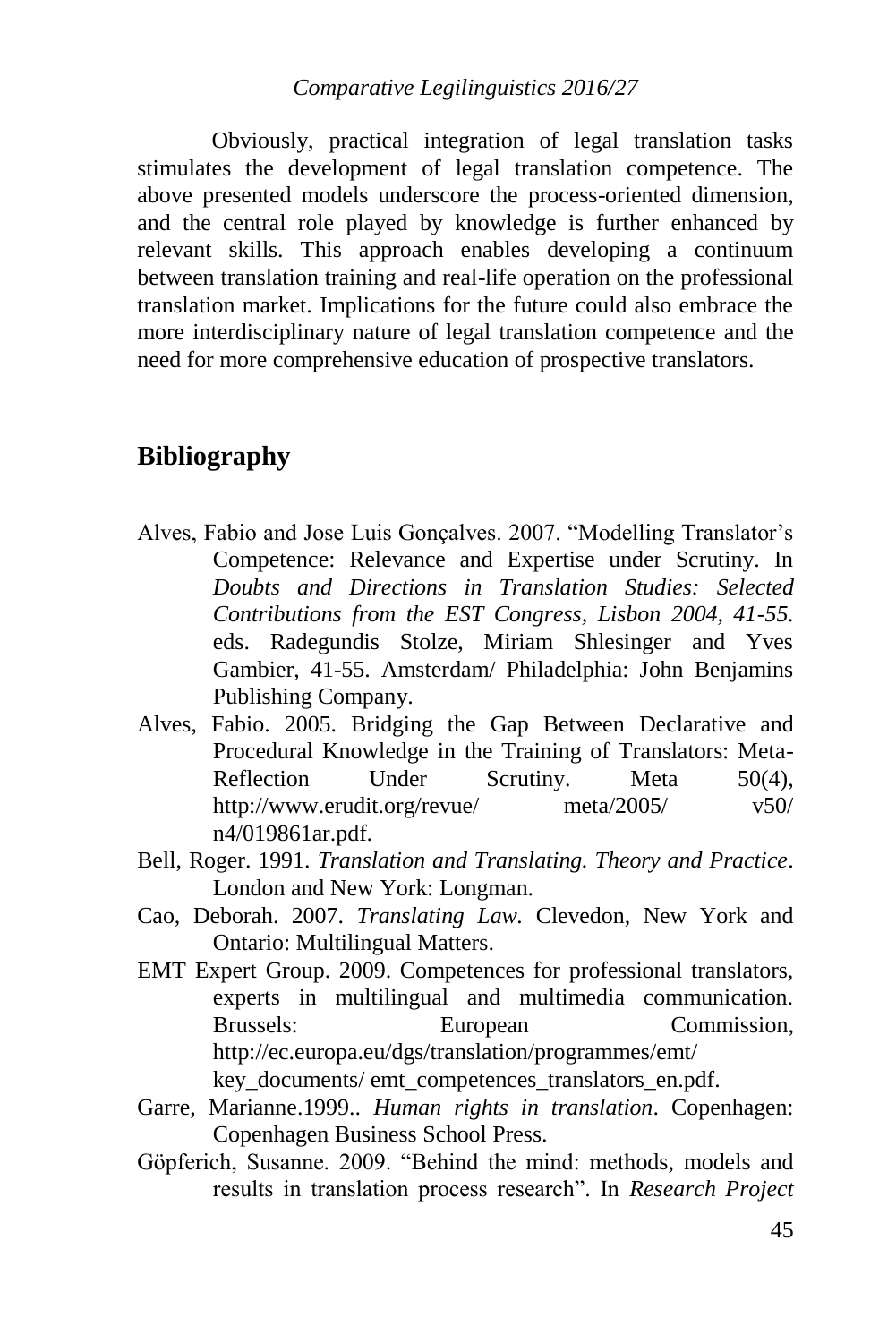*TransComp: The Development of Trandlation Competenc*e, eds. Susane Göpferich, Arnt Lykke Jakobsen, Inger Mees, 11- 38. Copenhagen Studies in Language 37, Samfunds Litteratur.

- Hansen, Gyde. 1997. "Success in Translation". In *Perspectives: Studies in Translatology,* 5(2), 201-210. London: Routledge.
- Hönig, Hans. 1995. *Konstruktives Übersetzen*. (Studien zur Translation 1). Tübingen: Gunther Narr Verlag.
- Hurtado Albir, Amparo. 2007. "Competence-based Curriculum Design for Training Translators". In *The Interpreter and Translator Trainer* 1(2), pp. 163-195.
- Kelly, Dorothy. 2005. *A Handbook for Translator Trainers.*  Manchester: St Jerome.
- Kiraly, Donald. 1995. *Pathways to Translation*. Pedagogy and Process. Kent, Ohio: Kent State University Press.
- Kościałkowska-Okońska, Ewa. 2012a. "Kompetencja tłumaczeniowa: modele teoretyczne a rzeczywistość". In *Tłumacz: sługa, pośrednik, twórca?,* eds. M. Guławska-Gawkowska, K. Hejwowski, A. Szczęsny, 119-129. Warszawa: Instytut Lingwistyki Stosowanej UW.
- Kościałkowska-Okońska, Ewa. 2012b. "Experts or not? An insight into expert vs. non-expert competence". In *Translation Studies: Interdisciplinary Issues in Theory and Didactics,* eds. L.N.Zybatow, A.Petrova, M.Ustaszewski, 71-79. Frankfurt am Main: Peter Lang.
- Neubert, Albrecht. 2000. "Competence in language, in languages, and in translation". In *Developing Translation Competence*, eds. Christina Schäffner and Beverly Adab, 3-18. Amsterdam/Philadelphia: John Benjamins Publishing Company.
- Obenaus, Gerhard. 1995. "The Legal Translator as Information Broker". In *Translation and the Law,* ed. Marshall Morris, 247-259. Amsterdam/ Philadelphia: John Benjamins Publishing Company.
- PACTE. 2000. "Acquiring translation competence: hypotheses and methodological problems of a research project". In *Investigating Translation,* eds. Allison Beeby, Doris Ensinger and Marisa Presas, 99-106. Amsterdam/Philadelphia: John Benjamins Publishing Company.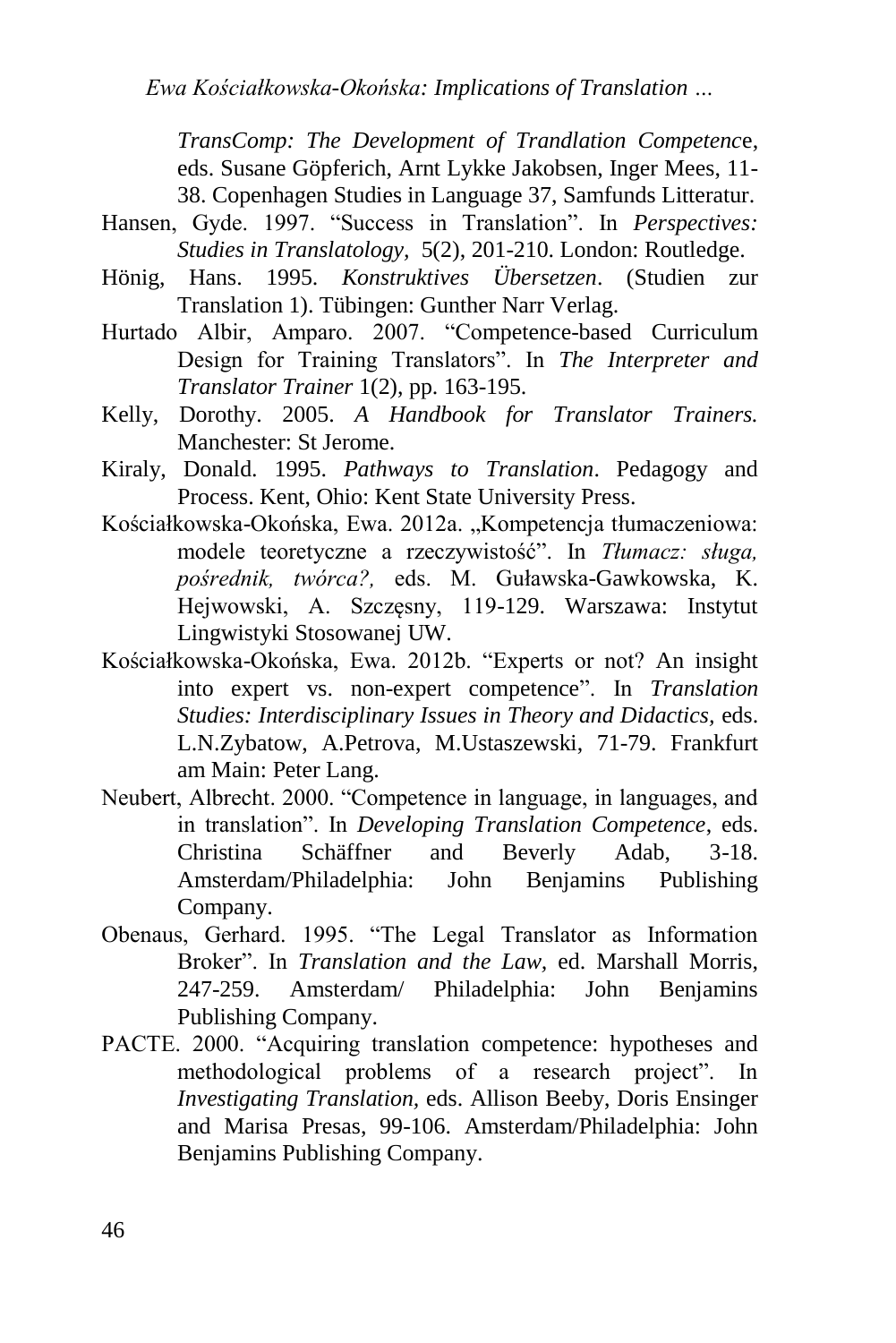- PACTE. 2003. "Building a Translation Competence Model". In *Triangulating Translation: Perspectives in Process Oriented Research,* ed. Fabio Alves, 43-66. Amsterdam/Philadelphia: John Benjamins Publishing Company.
- PACTE. 2005. "Investigating Translation Competence: Conceptual and Methodological Issues". In Meta 50(2): 609-619.
- PACTE. 2009. "Results of the Validation of the PACTE Translation Competence Model: Acceptability and Decision Making". In *Across Languages and Cultures*, Vol. 10, No 2, 207-230.
- Presas, Maria. 2000. "Bilingual Competence and Translation Competence". In: *Developing Translation Competence,* eds*.*  Christina Schäffner and Beverly Adab, 19-31. Amsterdam/Philadelphia: John Benjamins Publishing Company.
- Prieto Ramos, Fernando. 2011. "Developing Legal Translation Competence: an Integrative Process-oriented Approach" In *Comparative Legilinguistics - International Journal for Legal Communication* 5, pp. 7-21.
- Pym, Anthony. 1992. *Translation and Text Transfer.* Frankfurt am Main: Peter Lang.
- Risku, Hanne. 1998. *Translatorische Kompetenz. Kognitive Grundlagen des Übersetzens als Expertentätigkeit.* Tubingen: Stauffenburg Verlag.
- Šarčević, Susan (ed.). 2001. *Legal translation. preparation for accession to the European Union.* Rijeka: Faculty of Law, University of Rijeka.
- Schäffner, Christina. 2000. "Running before Walking? Designing a Translation Programme at Undergraduate Level". In *Developing Translation Competence,* eds. Christina Schäffner and Beverly Adab, 143-156. Amsterdam/Philadelphia: John Benjamins Publishing Company.
- Shreve, Gregory M. 2002. "Knowing translation: Cognitive and experiential aspects of translation expertise from the perspective of expertise studies". In *Translation Studies: Perspectives on an Emerging Discipline*, ed. Alessandra Riccardi, 150-171. Cambridge: Cambridge University Press.
- Shreve, Gregory M. 2006. "The deliberate practice: Translation and expertise. In: *Journal of Translation Studies* 9 (1), pp. 27-42.